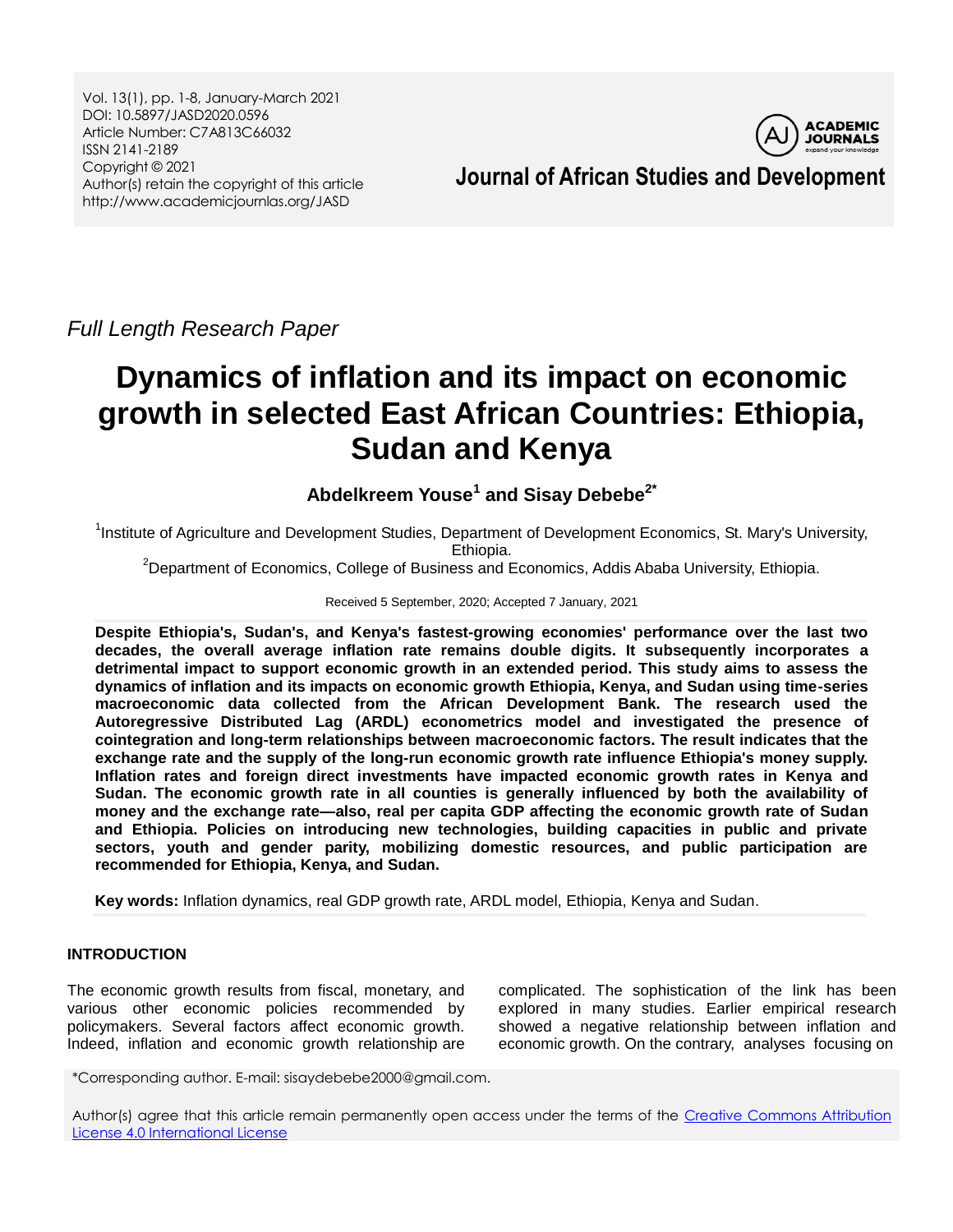developing countries' sample found a positive relationship between inflation and economic growth. The relationships involving inflation and economic growth have been studied substantially. Nevertheless, the specific connection is not very well defined (Stephanie, 2012).

Considering the East African countries, it is quite relevant to wisely look at the relationship over the years to ensure that inflation does not affect economic growth. During the past in Ethiopia, inflation has been maintained at a lower rate because the authorities controlled the price. The Government was providing products at a set price towards the public. Even more, the lower exchange rate also has a lower inflation rate. Likewise, the inflation level has been reduced in the earlier years of the present Government (Sisay, 2008; World Bank, 2016). However, recently, inflation continues to be high in Ethiopia. Inflation increase in Ethiopia averaged 18.69% from 2006 until 2015, reaching the highest all-time, a lot of 64.20% in 2008, and a record low of -4.10% in 2009 (CSA, 2020).

From 1999 to 2011, Sudan had a time in Sudan where it advanced from widespread natural resources discoveries via oil. Economic growth surpassed the historical average of 4.9 during the "oil economy," and 6.1% on average per year. Sudan lost nearly 75% of its returns and much of its prime economic activity due to South Sudan's secession in 2011, growth for 2014 was 3.1% and indicated some continuation of recovery; however, growth was 3.1% in 2015 (World Bank, 2015).

From 1995 to 2010, the overall economy's growth rate did not display a steady or perhaps regular Kenya pattern. In 1995 and 1996, the real GDP growth rate was 4.3 and 4.0%, respectively. Nevertheless, in 1997, the growth rate decreased considerably to a depressing level of 0.2%. The growth rate rose to 4.6 and 7.0% in 2004 and 2007, correspondingly (AfDB, 2018).

Motivated by Fischer's pioneering work, several studies have found proof of non-linearities inside the inflationgrowth nexus using different estimation methods. Alternatively, Ahmed (2010) claims approximately that panel data approaches are superior in recording the inflation-growth relationship than country-specific investigations. Current investigation reveals blended pieces of evidence on the level of inflation restrain achieved by distinctive ponders, just like Ahmed (2010), Stephanie (2012), and Ibarra and Trupkin (2016) investigations. The variations in the calculation methods used can easily explain the inflation resistance figures. Indeed, different tests use different estimation techniques: Bick (2007) uses non-dynamic regression of the panel limit, and Ibarra and Trupkin (2016) uses regression of the smooth shift panel. Stephanie (2012) does, however, include dynamic plank threshold regression. When analyzing non-linearities in the inflationinclude dynamic plank thr<br>analyzing non-linearities in the inf<br> $\sum_{k=1}^{K} B_k$ . Re*al GDP* : +  $\sum_{k=1}^{K} B_k$ . Inf. : +  $\sum_{k=1}^{K} B_k$ illetent tests use diletent estimation<br>
Bick (2007) uses non-dynamic regression of<br>
imit, and Ibarra and Trupkin (2016) uses<br>
of the smooth shift panel. Stephanie (2012)<br>
ever, include dynamic plank threshold<br>
ever, inclu

growth nexus, the option of an excellent estimation technique plays an important role. Ahmed (2010) and Bick (2007) all provide actual income within the growth equation among all the control variables but use tools and methods that do not question responding to the endogeneity problem. The integrated analysis that tells the inflation threshold's truth may also depend on the countries' sample. Study of developing countries in Africa, South America and Asia, as per Ahmed (2010), Bick (2007), Stephanie (2012) and Ibarra and Trupkin (2016), showed varying levels of economic development. According to Moshiri (2004), this could lead to a bias in the inflation threshold idea. Furthermore, in all developing countries, it is inappropriate" to set a single policy target.

Various researchers attempted to investigate the relationship between inflation and economic growth in Ethiopia, Kenya, and Sudan using different econometrics approaches. Still, there is a lack of comparative studies that compare the dynamics of inflation and its effect on economic growth between Ethiopia, Kenya, and Sudan, which showed the highest inflation rates in the East African Region. Conducting a comparative study helps to understand the differences and similarities, as well as share experiences and what macroeconomic policies can be used for in the three countries by assessing inflation dynamics and economic growth effects.

#### **MATERIALS AND METHODS**

#### **Data types and sources**

The analysis relies primarily on secondary time series data from the African Development Bank (AfDB) socio-economic database for Ethiopia, Kenya and Sudan. Economic growth will be used as a dependent variable, though inflation, FDI, exchange rate, growth rate of money supply growth, and real per capita GDP variables are explanatory variables. To summarize and present the data, various statistical techniques were used. In Ethiopia, Kenya, and Sudan, the econometric method of ARDL is then used to verify the relationship and impact*.*

#### **Data analysis**

The study used descriptive and econometric analysis. In this study,

we used standard time series equation of the form:  
\n
$$
RealGDP_t = \beta_o + \beta_1 Inf_t + \beta_2 Exch_t + \beta_3 MonSup_t + \beta_4 PerCap_t + \varepsilon_t
$$
\n(1)

Where real GDP is the Real GDP growth rate,  $Inf_t$  is inflation rate measured by a consumer price index,  $Exch<sub>t</sub>$  is the normal exchange rate, MonSup $<sub>t</sub>$  is money supply growth rate, growth rate, and</sub> PerCap is per capita GDP. Following Gujarati (2004), Equation 1 is written in the standard autoregressive disturbed lag form: rCap is per capita GD<br>itten in the standard au<br> $\frac{K}{2}$   $\frac{K}{2}$   $\frac{K}{2}$   $\frac{K}{2}$   $\frac{K}{2}$ 

See, however, include dynamic plank threshold

\nRe 
$$
aIGDP_t = \beta_o + \sum_{i=1}^{K} \beta_{1i}
$$
 Re  $aLGDP_{t-i} + \sum_{i=0}^{K} \beta_{2i}$  Inf<sub>t-1</sub> +  $\sum_{i=0}^{K} \beta_{3i}$  Exch<sub>t-1</sub> +  $\sum_{i=0}^{K} \beta_{4i}$  MonSup<sub>t-1</sub> +  $\sum_{i=0}^{K} \beta_{4i}$  PerCap<sub>t-1</sub> +  $\epsilon$ , (2)

\n(2)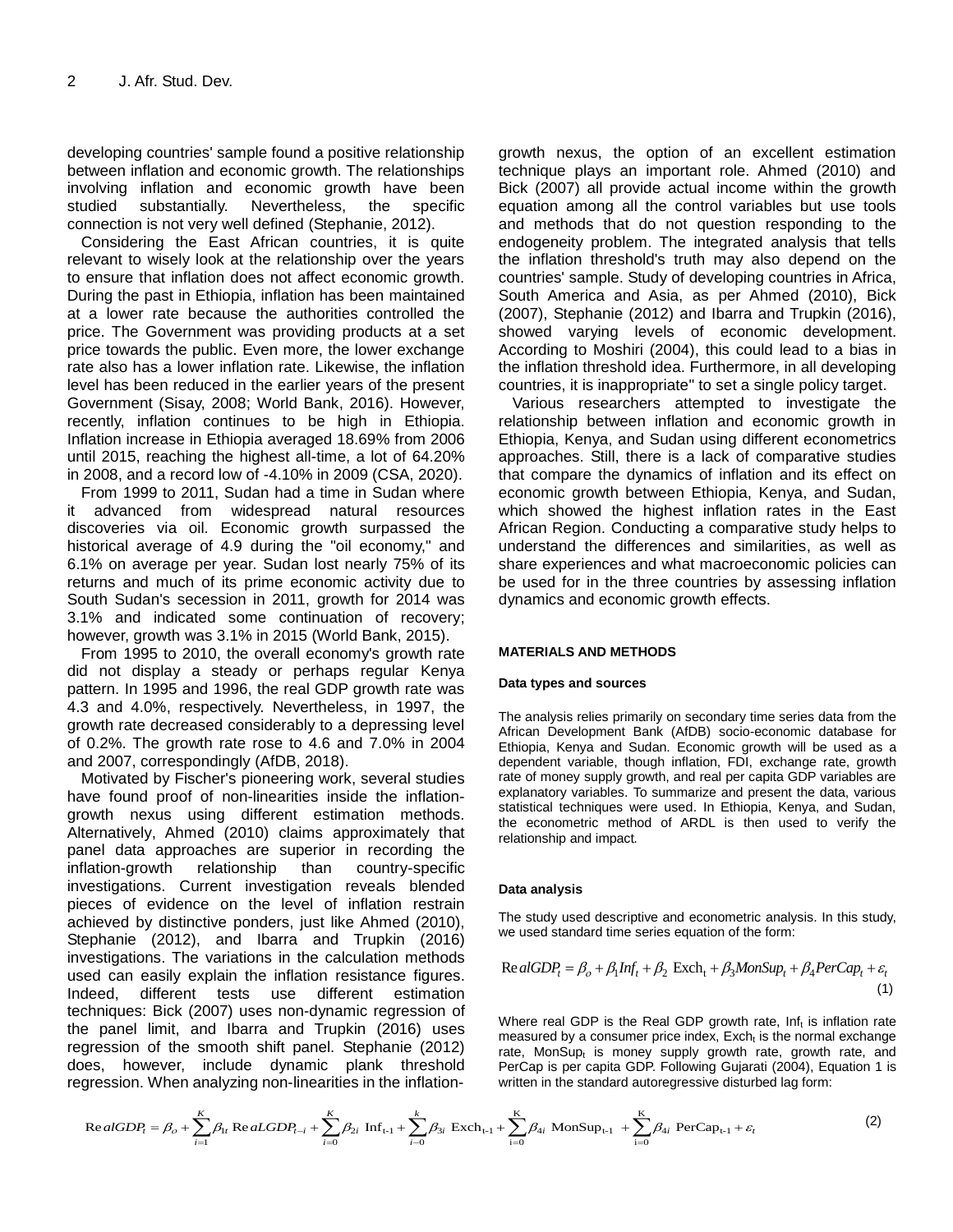K is the lag length capturing the adjustment process and potential simultaneity bias among the macroeconomics variables.

#### **Unit Root test - The Augmented Dicky Fuller (ADF) test**

We should be concerned whether or not the time series is stationary. Autocorrelation sometimes occurs when the underlying time series is non-stationary. The regression shows a strong correlation even when there is no substantive relationship among the variables under investigation. This concept is known as nonsense, spurious relationship with very high R squared (approximately unity) and substantial t and F-statistics. Therefore, the outcomes will be ambiguous for economic analysis. The stationary tests should be carried out before conducting any timeseries analysis. If the series is stationary without any differences, it is integrated with zero [I(0)] or stationary at the level. The series is integrated by order one, or  $[I(1)]$ . If it is stationary at level two  $[I(2)]$ , it becomes stationary after two differentiations (Gujarati, 2004).

The Unit Root test is a test of Stationarity that has become widely popular over the past several years (Gujarati, 2004). Suppose we have the following relationship;

$$
Y_t = \rho Y_{t-1} + U_t
$$
  
\n
$$
Y_t = \rho Y_{t-1} + U_t
$$
\n(3)

Where  $\rho$  is between -1 and 1; and  $U_t$  is a white noise error term.

If the value of ρ is equal to 1, then this is a unit root cause, and the equation becomes a random walk model without drift which is a non-stationary stochastic process. Then, to check whether ρ is equal to 1 or not we regress  $Y_t$  on its one-period lagged value of  $Y_t$ .  $_1$ . If  $\rho$  is statically equal to 1, then  $Y_t$  is non-stationary. We perform the following to see whether there is a unit root or not in the above relationship;

$$
Y_t - Y_{t-1} = \rho Y_{t-1} - Y_{t-1} + U_t
$$
\n(4)

$$
Y_t - Y_{t-1} = \rho Y_{t-1} - Y_{t-1} + U_t
$$

This can also be rewritten as;

$$
\Delta Y_t = \delta Y_{t-1} + U_t \tag{5}
$$

$$
\Delta Y_t = \delta Y_{t-1} + U_t
$$

Where  $\delta$  = ( $\rho$ -1) and  $\Delta$ , as usual, is the first difference operator. We, practically estimate the above equation and test the null hypothesis of  $\delta$  = 0. If  $\delta$  = 0, then  $\rho$  = 1, we have a unit root which indicates that we have time-series data that is non-stationary.

It confirmed that the Augmented Dicky Fuller (ADF) test could be used to test for Stationarity. In the case of ADF test, Gujarati (2004) specified using the following equation:

$$
\Delta Y_t = \beta_1 + \beta_2 t + \delta Y_{t-1} + \sum_{i=1}^{m} \alpha \Delta Y_t + U_i
$$
\n
$$
\Delta Y_t = \beta_1 + \beta_2 t + \delta Y_{t-1} + \sum_{i=1}^{m} \alpha \Delta Y_{t-i} + U_i
$$
\n(6)

Where  $\mathbf{U_i}\mathbf{U_i}$  is a pure white noise error term and where  $\Delta Y_{t-1} = (Y_{t-1})$  $-Y_{t-2}$ );  $\Delta Y_{t-2} = (Y_{t-2} - Y_{t-3})$ , etc. The number of lagged difference

terms is often determined empirically, and the idea is to include enough lagged terms to make the error term in the equation serially uncorrelated. In ADF, we still test whether  $\delta\delta$  =0 and the ADF test follows the same asymptotic distribution as the DF statistic, so that same critical values can be used (Gujarati, 2004).

#### **Lag length selection criterion**

The ARDL technique researchers estimate (p+1)k as the number of regressions to achieve an optimal length of lag by each variable, p is the maximum number of lags that can be used, and k is the equation's number of variables. The model can be made based on model selection criteria such as Schwartz-Bayesian Criteria (SBC) and Akaike's Information Criteria (AIC). SBC is known as the parsimonious model: selecting the lowest possible lag length, while AIC is known for choosing the maximum relevant lag length (Gujarati, 2004). To apply these criteria, we calculate the following system statistics for each lag.

$$
AIC = \log | \Sigma | + 2g/n
$$
 (7)

$$
SBC = \log |\Sigma| + g \log(n) = n \tag{8}
$$

Where  $/ \Sigma /$  is the cause of the variance-covariance matrix of the system's residuals, g is the total number of parameters estimated in all equations and n is the number of observations.

#### **Test for cointegration (bounds test)**

Co-integration is an econometric principle that simulates long stability between the associated economic time series that converges over time. Therefore, cointegration provides a better statistical and economic basis for the quantitative error correction model, which combines short-term and long-term data in modeling variables. Cointegration testing is an essential step toward establishing whether a model has useful long-term relationships scientifically. In this investigation, a bound testing technique is being used to assess the presence of long-term relationships between the real Gross Domestic Product and the repressors and is focused primarily on the F-test. The F-test is a test of the hypothesis which reveals that there is no cointegration between different factors against Cointegration's existence or appearance between variables (Gujarati, 2004; Johansen and Juselius, 1990). It also includes determining the mentioned unrestricted error correction model (UECM) using OLS.

$$
\Delta Y_t = \alpha_0 + \sum_{i=1}^q \alpha_{1i} \Delta Y_{t-i} + \sum_{i=1}^q \alpha_{2i} \Delta X_{t-i} + \beta_1 Y_{t-1} + \beta_2 X_{t-1} + U_t
$$
 (9)

$$
\Delta Y_t = \alpha_0 + \sum_{i=1}^q \alpha_{1i} \, \Delta Y_{t-i} + \sum_{i=1}^q \alpha_{2i} \, \Delta X_{t-i} + \beta_1 Y_{t-1} + \beta_2 X_{t-1} + U_t
$$

The F-test hypothesis is denoted as:

H0:  $β_1 = β_2 = 0$  (null, that is, the long run relationship does not exist). H1:  $β_1 \neq β_2 \neq 0$  (Alternative, that is, the long-run relationship exists).

This is tested in each of the models as specified by the number of variables.

The ARDL bound testing is performed on the Wald test (Fstatistic). The Wald-Test's asymptotic distribution is non-standard under the null hypothesis that there is no cointegration between the variables. The smaller value bound implies that all variables are I(0), indicating no cointegration relationship between the variables studied. The upper bound implies that all variables are I(1), which means cointegration between variables. If the calculated F-statistic is higher than the critical value, the H0 is rejected (the variables are cointegrated). When the F-statistic test is less than the lower bound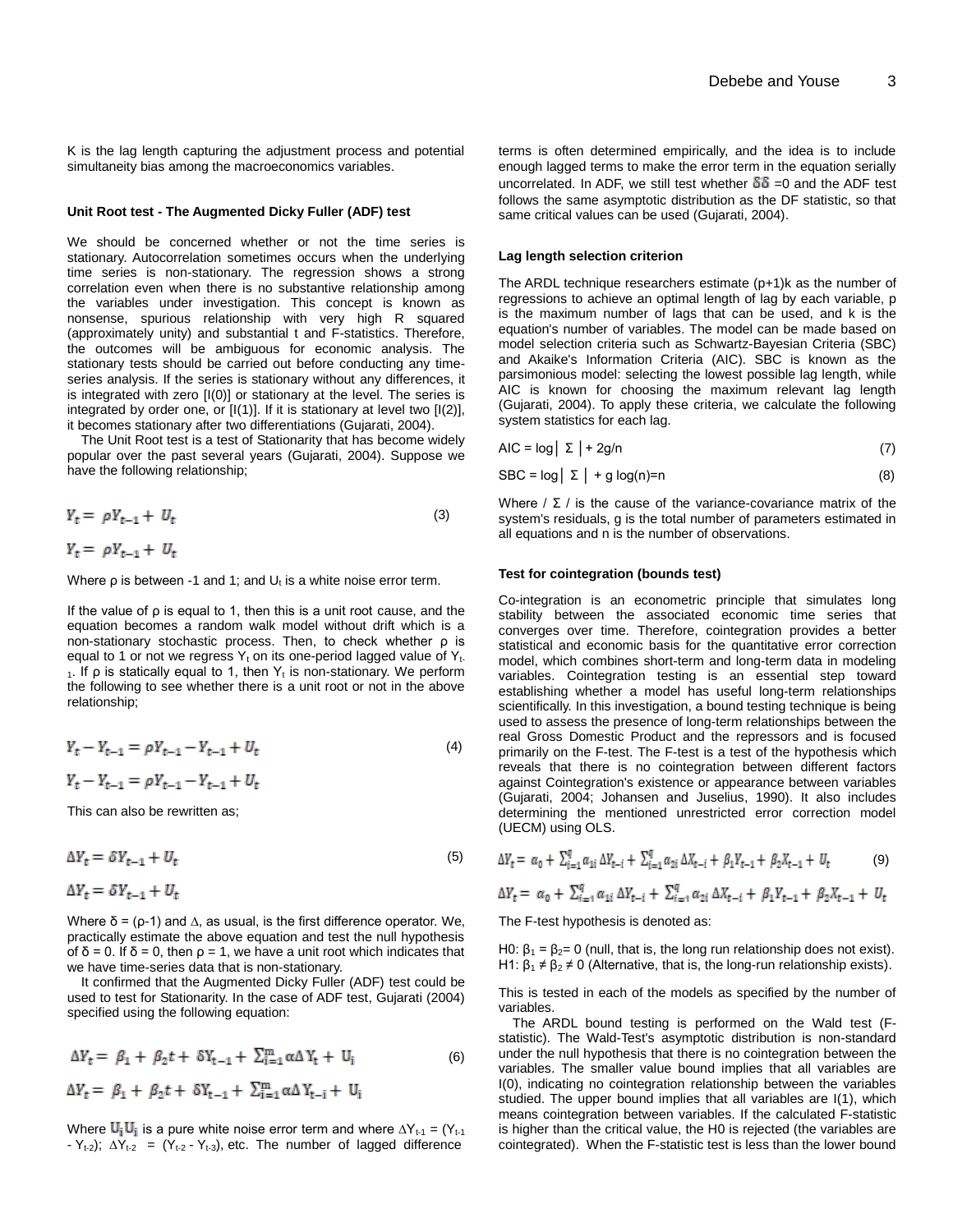

**Figure 1.** Trends of real GDP in Ethiopia, Kenya, and Sudan from 1991-2018. Source: AFDB Socio-Economic Database (2020).

critical value, the H0 cannot be rejected (no cointegration among the variables). Suppose the computed F-statistics falls between both the minimum and maximum values, in that case, the results are unsatisfactory, and we need to verify the stationarity error term. Depending on the outcomes of the ARDL bounds test, we use either the Error Correction Model (ECM) in the event of a long-term relationship or the short-term ARDL model in the event of no cointegration.

#### **Long run representation of the ARDL model**

The long-run representation of the ARDL model specified using Gujarati (2004) and Johansen and Juselius (1990).OLS will help estimate this long-run model if the F-statistic exceeds the upper bound critical value, and the long-run relationship is confirmed.

$$
\Delta \ln(\text{Real GDP}_{t}) = \alpha_{0} + \sum_{i=1}^{k} \alpha_{1i} \Delta \ln(\text{Real GDP}_{t-i}) + \sum_{i=1}^{k} \alpha_{2i} \Delta \text{CVT}_{t-i} + \sum_{i=1}^{k} \alpha_{3i} \Delta \text{CVR}_{t-i} \n+ \sum_{i=1}^{k} \alpha_{4i} \Delta (\text{LD}_{t-i}) + \sum_{i=1}^{k} \alpha_{5i} \Delta \ln(\text{FA}_{t-i}) + \sum_{i=1}^{k} \alpha_{6i} \Delta (\text{IS}_{t-i}) + \sum_{i=1}^{k} \alpha_{7i} \Delta \ln(\text{LF}_{t-i}) + \delta \text{ECM}_{t-1} + e_{t} \n\Delta \ln(\text{Real GDP}_{t}) =\n\alpha_{0} + \sum_{i=1}^{k} \alpha_{1i} \Delta \ln(\text{Real GDP}_{t-i}) + \sum_{i=1}^{k} \alpha_{2i} \Delta \text{CVT}_{t-i} + \sum_{i=1}^{k} \alpha_{3i} \Delta \text{CVR}_{t-i} + \sum_{i=1}^{k} \alpha_{4i} \Delta (\text{LD}_{t-i}) + \sum_{i=1}^{k} \alpha_{5i} \Delta \ln(\text{FA}_{t-i}) + \sum_{i=1}^{k} \alpha_{5i} \Delta (\text{IS}_{t-i}) + \sum_{i=1}^{k} \alpha_{7i} \Delta \ln(\text{LF}_{t-i}) + \delta e_{cm_{t-1}} + e_{t}
$$
\n(10)

Where;  $\delta\delta$  is the speed of adjustment parameter with a negative sign which shows convergence over time and ECM is the error correction term.

#### **Short run representation of the ARDL model**

The short-run interactions of the ARDL model specified as follows:

$$
\Delta \ln(\text{Real GDP}_{t}) = \alpha_0 + \sum_{i=1}^{k} \alpha_{i1} \Delta \ln(\text{Real GDP}_{t-i}) + \sum_{i=1}^{k} \alpha_{2i} \Delta + \sum_{i=1}^{k} \alpha_{3i} \Delta CVR_{t-i} + \sum_{i=1}^{k} \alpha_{4i} \Delta (LD_{t-i}) + \sum_{i=1}^{k} \alpha_{5i} \Delta \ln(FA_{t-i}) + \sum_{i=1}^{k} \alpha_{5i} \Delta \ln(FA_{t-i}) + \sum_{i=1}^{k} \alpha_{6i} \Delta (IS_{t-i}) + \sum_{i=1}^{k} \alpha_{7i} \Delta \ln(LE_{t-i}) + \mathbf{e}_t
$$

(11)<br>Δln(Real GDP<sub>t</sub>) = α<sub>0</sub> + Σ<sup>k</sup><sub>1=1</sub>α<sub>1i</sub>Δln(RealGDP<sub>t-i</sub>) + Σ<sup>k</sup><sub>1=1</sub>α<sub>2i</sub>Δ + Σ<sup>k</sup><sub>1=1</sub>α<sub>3i</sub>ΔCVR<sub>t-i</sub> + Σ<sup>k</sup><sub>1=1</sub>α<sub>4i</sub>Δ(LD<sub>t-i</sub>) + Σ<sup>k</sup><sub>1=1</sub>α<sub>5i</sub>Δln(FA<sub>t-i</sub>) +  $\sum_{i=1}^{k} \alpha_{\kappa i} \Delta (IS_{t-i}) + \sum_{i=1}^{k} \alpha_{\gamma i} \Delta \ln(LF_{t-i}) + e_t$ 

#### **RESULTS AND DISCUSSION**

#### **Macroeconomic development**

# *Comparison of trends of economic growth rate in Ethiopia, Sudan, and Kenya*

The Ethiopian Government committed to improving the country's economic well-being and work towards

eradicating poverty. In the current Five-Year Growth and Transformation Plan (GTP I) of Ethiopia, the primary objective was to sustain at least decent real GDP growth rate of 11% per year and attain the Millennium Development Goals (MDGs) by 2014/15. The Government has committed itself to mobilizing the required resources, including the efficiency to achieve the GTP II Plan, to fulfill Ethiopia's vision of becoming a lowmiddle-income country by 2025 and sustaining growth.

In Sudan, Figure 1, real GDP growth was estimated to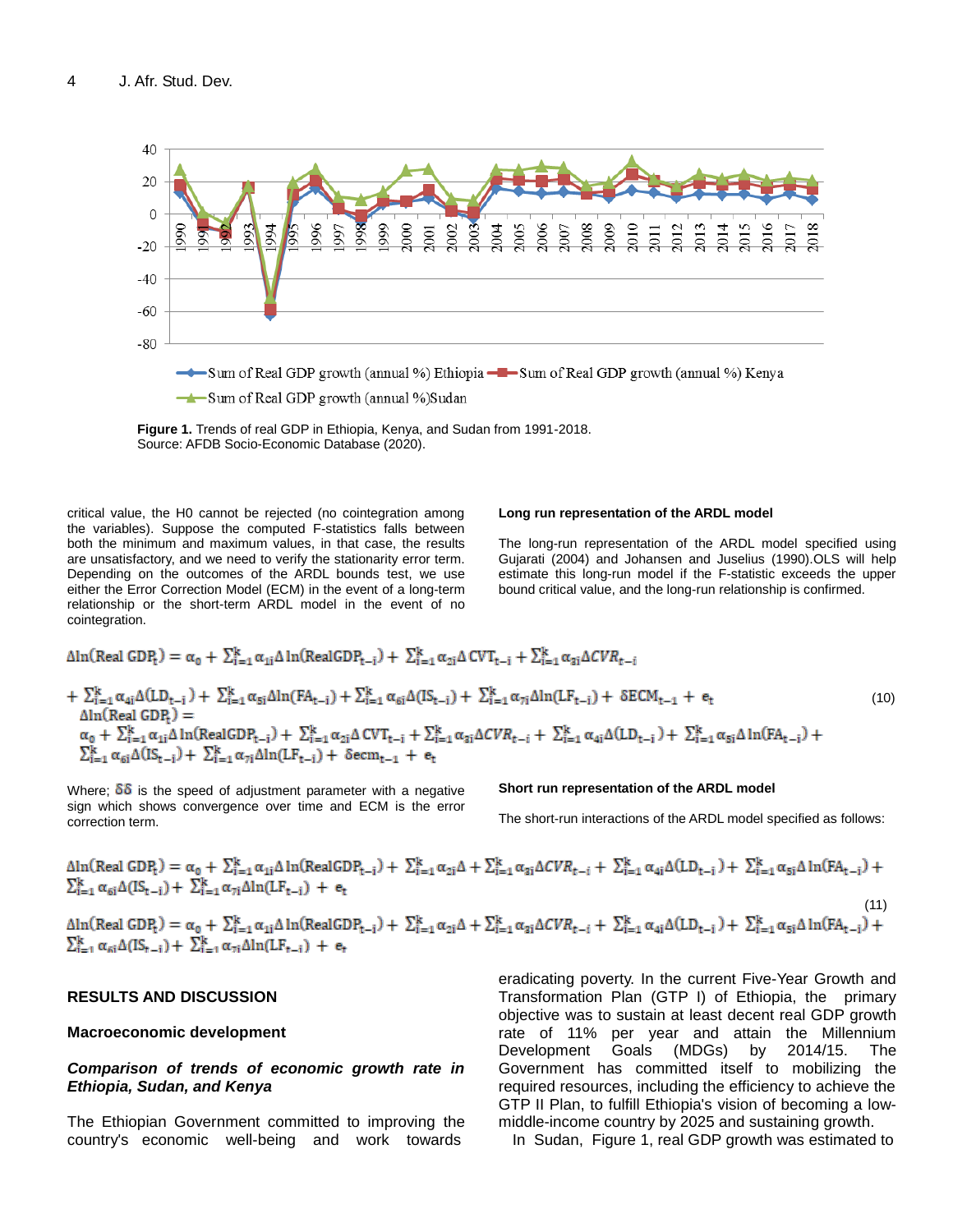

**Figure 2.** Trends of inflation in Ethiopia, Kenya, and Sudan from 1991-2018. Source: AFDB Socio-Economic Database (2020).

be 4.1% in 2018 and 3.3% in 2017. The main drivers of growth were supply mining (growth of 6.3%), agriculture (3.7%) and manufacturing (1.5%). On the demand side, private consumption was the primary contributor to growth, while the current account deficit, estimated at 2.4% of GDP in 2018, declined from growth. Higher inflation, as well as the phase-out of energy tax assistance, worsened growth. Although unemployment rose to 18% due to rapid exchange rate depreciation and chronic inflation, poverty and inequality dropped significantly between 2010 and 2015. Growth is expected to rise due to ongoing macroeconomic policy and structural reforms, elimination of tax privileges, a reduction in government spending, incentives to boost exports, a rebound in the industrial sector, and reducing the impact of the previous government through peace dialogue to end the civil war.

Moreover, the shutdown in South Sudanese oil production strictly affected Sudan's economic indicators. Further worsening matters, economic sanctions remain in place on Sudan, while aid and external economic activity are inadequate. The structural economic shift caused by South Sudan's secession has adversely affected virtually all of the country's economic growth prospects.

In Kenya, GDP increased by about 5.9% in Figure 1 in 2018; supported by demand-side household consumption and investment and supply-side public administration facilities, IT, finance and insurance, and transport and storage). GDP fell from 6.5% in 2018, mainly due to unfavourable conditions and lowered government investment.

# *Comparison of trends of inflation in Ethiopia, Sudan, and Kenya*

Oil prices tend to be pushing inflation in Kenya,

accounting for 20%. Money growth has, however, contributed significantly to rapid inflation rises. Disparities in the strength of expansionary monetary policies may explain the discrepancy in massive inflation. Inflationary pressures express the monetisation of the fiscal deficit in Ethiopia. Simultaneously, private sector credit growth could be the primary means of achieving extensive cash growth in Kenya, resulting in aggregate monetary expansion.

As shown in Figure 2, inflation in Ethiopia began to grow steadily in 2004, with gross inflation rising to 17.7% in 2008, with a maximum inflation rate of 39.5%. High inflation causes may be attributed to monetary policy intervention, the disruption of agricultural supply and inflation due to higher international prices.

The trend of inflation is fluctuating in the three countries, but is very inconsistent in Sudan due to the instability and war issues. Although promising recorded macroeconomic performance starting from 2003 compared to the previous years in three studied countries, inflation in Sudan spiraled out of control right from 2016 onwards. The unprecedented increase in inflation leads to reduced economic growth and exacerbates the cost of living in Sudan's urban areas, leading to a government regime change.

# **Econometrics model results**

# *Unit root test using Augmented Dickey-Fuller test*

The ADF outcome for Ethiopia presented in Table 1 that all the variables examined in this research are integrated either in level or first order. The findings show that GDP growth, inflation, the growth rate of money supply and GDP per capita are stationary at the level I(0). Simultaneously, the FDI and exchange rate variables are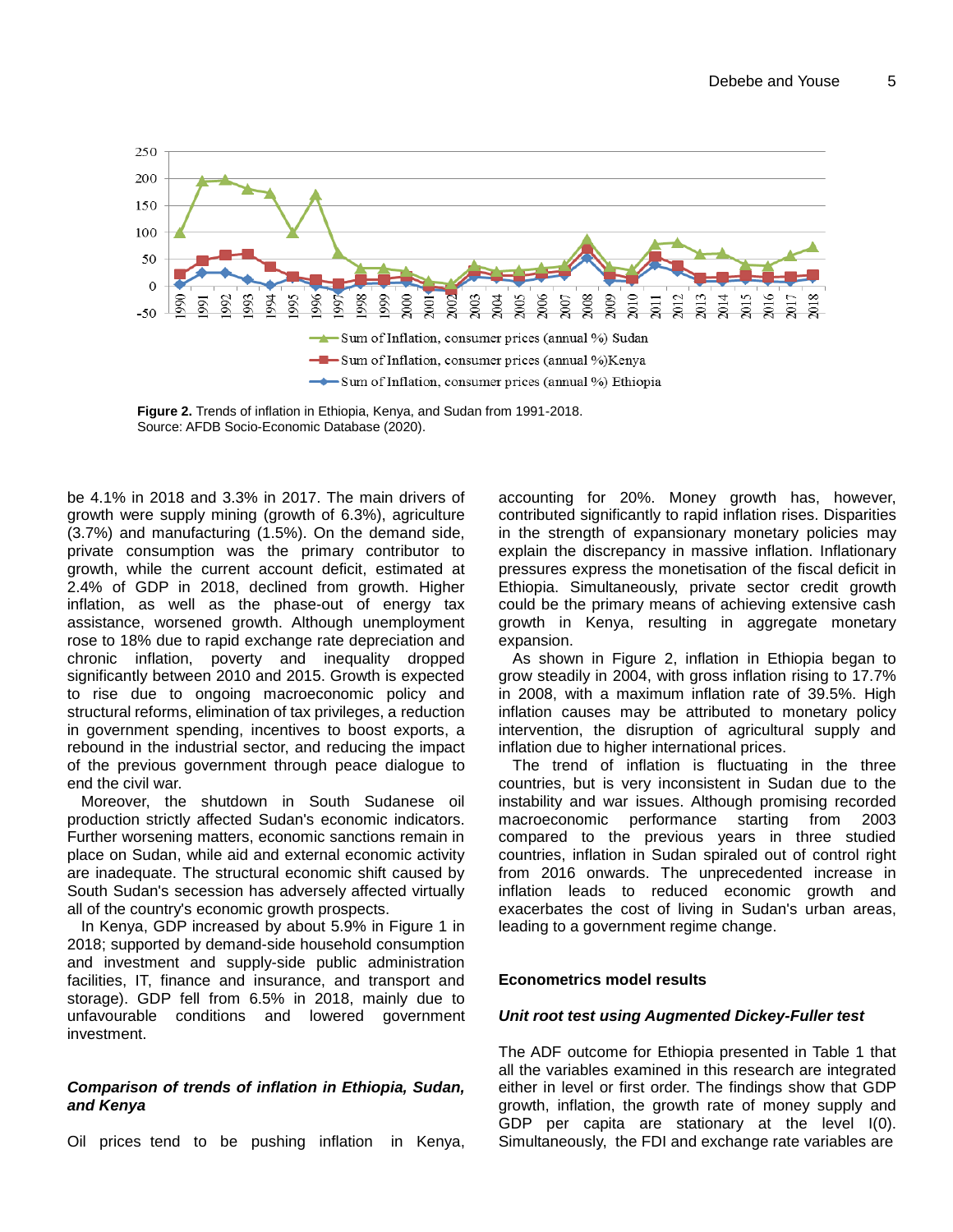#### **Table 1.** ADF Unit Root Test Result.

| Variable          | <b>Ethiopia</b> |       |                       | Kenya  |       |                       | <b>Sudan</b> |       |                       |
|-------------------|-----------------|-------|-----------------------|--------|-------|-----------------------|--------------|-------|-----------------------|
|                   | : stat          | 5%    | <b>Stationary</b>     | t stat | 5%    | <b>Stationary</b>     | t stat       | 5%    | <b>Stationary</b>     |
| Real GDP growth   | 4.620           | 3.596 | Level                 | 4.717  | 3.595 | Level                 | 3.563        | 2.976 | Level                 |
| Inflation         | 3.716           | 3.596 | Level                 | 7.857  | 3.603 | 1 <sup>st</sup> Level | 7.696        | 3.595 | 1 <sup>st</sup> Level |
| <b>FDI</b>        | 5.453           | 3.600 | 1 <sup>st</sup> Level | 9.314  | 3.603 | 1 <sup>st</sup> Level | 4.654        | 2.981 | 1 <sup>st</sup> Level |
| Exchange rate     | 3.929           | 3.600 | 1 <sup>st</sup> Level | 3.697  | 3.595 | 1 <sup>st</sup> Level | 4.398        | 2.981 | 1 <sup>st</sup> Level |
| Money supply rate | 9.688           | 3.596 | Level                 | 4.790  | 3.595 | Level                 | 7.783        | 2.981 | Level                 |
| Per capita GDP    | 4.551           | 3.596 | Level                 | 4.790  | 3.595 | Level                 | 3.443        | 2.976 | Level                 |

Source: Model result.

**Table 2.** Bounds test for cointegration for Ethiopia using estimate error correction model (ECM).

|                          | Ethiopia |                          |               | Kenya |              |               | <b>Sudan</b> |              |               |  |
|--------------------------|----------|--------------------------|---------------|-------|--------------|---------------|--------------|--------------|---------------|--|
| Variable                 | F stat   | $\left[1\right]$ 11 L 05 | Cointegration | stat  | $[1_1] L_05$ | Cointegration | F stat       | $[1_1] L_05$ | Cointegration |  |
| Real GDP growth          | 5.439    | 3.79                     | Yes           | 7.18  | 3.79         | Yes           | 23.81        | 3.79         | Yes           |  |
| Inflation                | 7.019    | 3.79                     | Yes           | 13.44 | 3.79         | Yes           | 15.20        | 3.79         | Yes           |  |
| <b>FDI</b>               | 8.237    | 3.79                     | Yes           | 5.02  | 3.79         | Yes           | 4.90         | 3.79         | Yes           |  |
| Exchange rate            | 12.021   | 3.79                     | Yes           | 4.89  | 3.79         | Yes           | 20.26        | 3.79         | Yes           |  |
| Money supply growth rate | 24.185   | 3.79                     | Yes           | 7.15  | 3.79         | Yes           | 18.93        | 3.79         | Yes           |  |
| Per Capita GDP           | 5.431    | 3.79                     | Yes           | 7.20  | 3.79         | Yes           | 23.77        | 3.79         | Yes           |  |

Source: Model result.

stationary at the first level I(1). The outcome of stationary tests for Kenya show that GDP growth, money supply growth rate, and GDP per capita are stationary at the level I (0). In contrast, inflation, FDI, and exchange rate variables are stationary at the level I(0) and at the first level I(1). Similarly, GDP growth, money supply growth, rate growth, and per capita GDP are stationary I(0) at the level for Sudan, and inflation, FDI, and exchange rate variables at the first level I are stationary.

# *Bounds test for co-integration result*

The short data cycle is driven by the use of the ARDL Bounds method. As each variable is treated as a dependent variable, the computed F-statistics are listed in Table 2. For the conditional ARDL vector error correction model, we select a maximum lag order of 2 using the Akaike knowledge criterion (AIC).

Table 2 shows that the F-calculated for real GDP, inflation, FDI, exchange rate, money supply rate, and real per capita GDP is greater than the F test's standard bound at a 5% significant level. They are suggesting that there is a long-run relationship between variables when the Error Correction Model (ECM) was used. It thus emerged that the dependent and independent variables are significant in long-run relationship.

### **Long-run ARDL result**

The long-term dynamics among real GDP, inflation, FDI, exchange rate, growth rate of money supply growth, and real per capita GDP are shown in the results in Table 3. The predicted long-term outcomes show a negative and statistically significant long-term relationship between real GDP and inflation and the exchange rate. The long-run relationship between the variables shows that at minimum one direction, there is Granger-causality. Therefore, at a 5% level of significance, the null hypothesis that inflation has no major impact on actual GDP was dismissed. This suggested that keeping all factors stable indicated a 1% rise in inflation lowered the real GDP by 0.0027%.

Similarly, the projected long-term outcome showed a positive and significant relationship between real GDP growth, real per capita GDP, and money supply. Thus, at a 5% significance level, the null hypothesis was dismissed, which implies that a 1% change in the real per capita GDP rate contributes to an increase in real GDP of 1.034%. The FDI was linked to the real GDP in a positive yet negligible way. Therefore, the null hypothesis that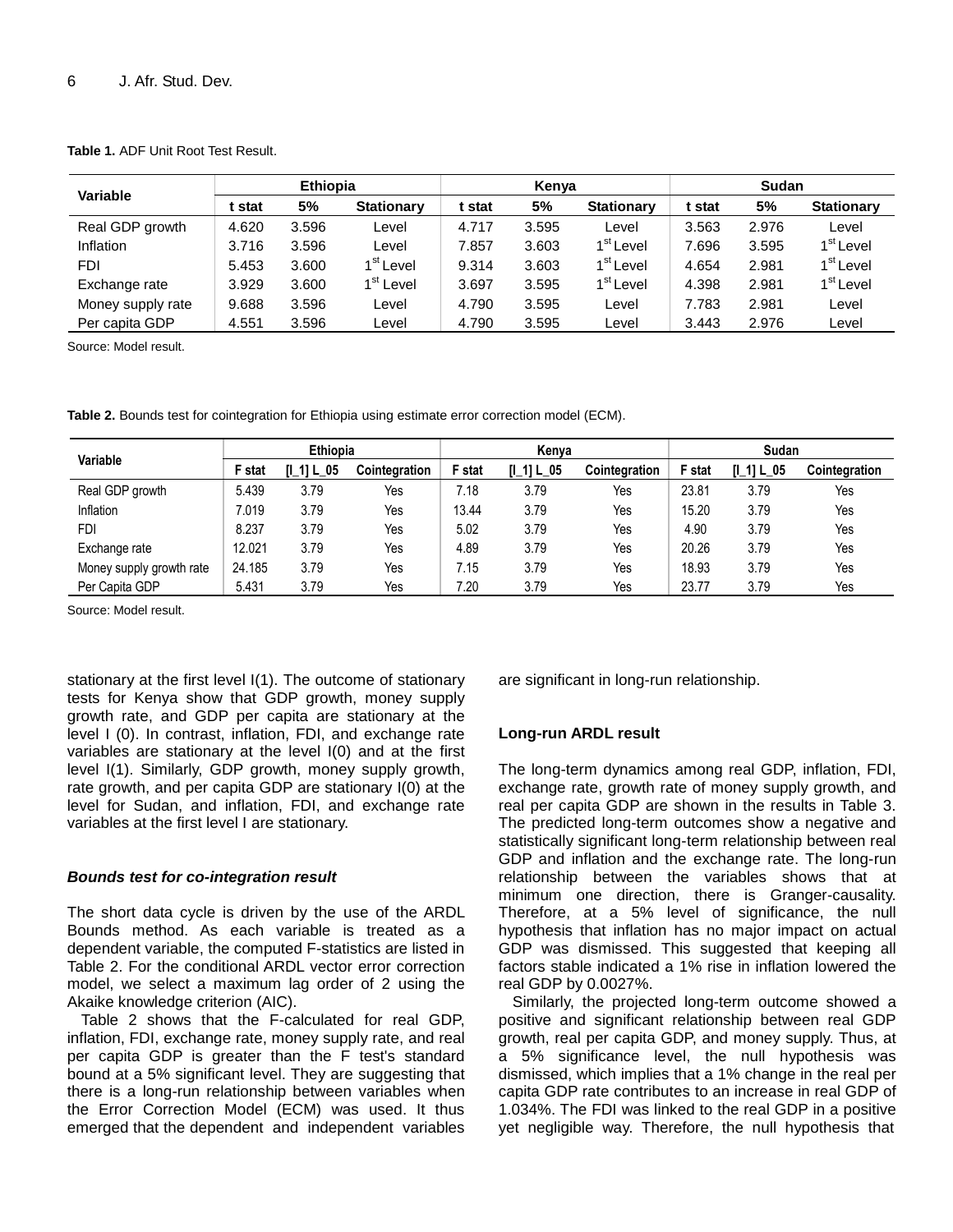**Table 3.** Long-run ARDL result.

|                 | Ethiopia    |                          |         | Kenya              |                          |         | Sudan              |                          |         |
|-----------------|-------------|--------------------------|---------|--------------------|--------------------------|---------|--------------------|--------------------------|---------|
| Variable        | Coefficient | <b>Standard</b><br>Error | t-stat  | <b>Coefficient</b> | <b>Standard</b><br>Error | t-stat. | <b>Coefficient</b> | <b>Standard</b><br>Error | t-stat. |
| Real GDP growth | $-0.003$ ** | 0.0010                   | $-2.47$ | 0.0003             | 0.0002                   | 1.71    | $0.001***$         | 0.0001                   | 5.32    |
| Inflation       | 0.001       | 0.0006                   | 1.20    | $0.001***$         | 0.0001                   | 5.01    | $0.001***$         | 0.0002                   | 5.07    |
| <b>FDI</b>      | $-0.005$    | 0.0042                   | $-1.12$ | $-0.001***$        | 0.0003                   | $-3.76$ | $0.004***$         | 0.0011                   | 3.33    |
| Exchange rate   | $1.11***$   | 0.0261                   | 42.48   | $0.933***$         | 0.0241                   | 38.71   | $0.983***$         | 0.0056                   | 175.91  |
| Money supply    | $0.034***$  | 0.000                    | 1750.54 | $1.03***$          | 0.0004                   | 2561.99 | $1.026***$         | 0.0005                   | 2008.26 |
| Per Capita GDP  | $-0.003$ ** | 0.0010                   | $-2.47$ | 0.0003             | 0.0002                   | 1.71    | $0.001***$         | 0.0001                   | 5.32    |

\*, \*\*, \*\*\* is significant at 10, 5 and 1% significance levels, respectively. Source: Model result.

foreign direct investment has no meaningful effect on real GDP has not been dismissed.

The previous result on the evidence of a robust longrun relationship between our variables of interest indicates the need to investigate further the nature and type of causal relationship between them. The presence of a long-run relationship does not say anything about the directions and of causation between the variables. The demands for further tests for Granger causality determine the direction of the association is needed. The long-run estimated model for Ethiopia is presented as follows:

GDP Growth = -0.5785933-0.0027 Inflation + 0.00007 FDI - 0.0047 Exchange rate + 1.111 Money supply growth rate + 1.043 per capita GDP

The results of the long negative relationship between inflation and economic growth are consistent with Fisher's theories and his study "role of a macroeconomic factor in growth." The data obtained in his analysis consists of some macroeconomic parameters, including 93 countries' inflation. Research has shown that the channel by which inflation adversely affects economic growth is by reducing investment and limiting productivity growth. Fisher also claims that price mechanisms are skewed by inflation, reducing resource distribution quality, thereby adversely impacting economic growth. Due to strict monetary policy, inflation in Ethiopia was lower, and the Government supplied goods to the public at a fixed price.

Inflation has a positive, negligible, long-term association with real GDP for Kenya in Table 3. FDI, the growth rate of money supply growth, and real per capita GDP, on the other hand, have a major effect on real GDP. The calculated long-run results show a negative and statistically significant long-run exchange rate for the real GDP. The long-run relationship between the variables shows that at minimum one direction there is Grangercausality. Therefore, at a 5% level of significance, the null hypothesis that inflation has no substantial impact on real GDP has not been dismissed. This means that keeping all unchanged factors means that a 1% rise in inflation raises the real GDP by 0.00033%.

Similarly, a negative and significant relationship between real GDP and the exchange rate was reported by the projected long-run result. The null hypothesis was dismissed at a degree of 5%. This indicates that a 1% rise in the exchange rate would result in a drop in the real GDP of -0.0012431%.

The long-run estimated model for Kenya is presented as follows:

GDP Growth = 0.3543642 +0.003334 inflation +0.0006847FDI - 0.0012431 exchange rate + 0.9334988 money supply growth rate + 1.029353 per Capita GDP

For Sudan in Table 3, the long-run showed a significant positive relationship between all the variables of interest (real GDP, inflation, FDI, Exchange rate, Money supply growth, rate growth, and real per capita GDP). The positive relation between real GDP and inflation was not as expected. Still, some studies mentioned that inflation impacts economic growth in terms of certain thresholds (World Bank, 2015).

The long-run estimated model for Sudan is presented as follows:

GDP Growth = 0.0166985 + 0.0004612 Inflation + 0.0009646 FDI +0.0035141 Exchange rate + 0.9830015 Money supply growth rate +1.025894 per Capita GDP

Sudan has gained from the vast oil-based exploration. Economic growth surpassed the historical average of 4.9 during the "oil economy," and recorded 6.1% as the highest rate. Sudan lost about 75% of its revenues and much of its prominent economic performance due to South Sudan's separation in 2011: crude oil production. However, growth was 3.1% for 2014 and demonstrated a stabilization progression that began in 2013. The growth was recorded at 3.5% in 2015.